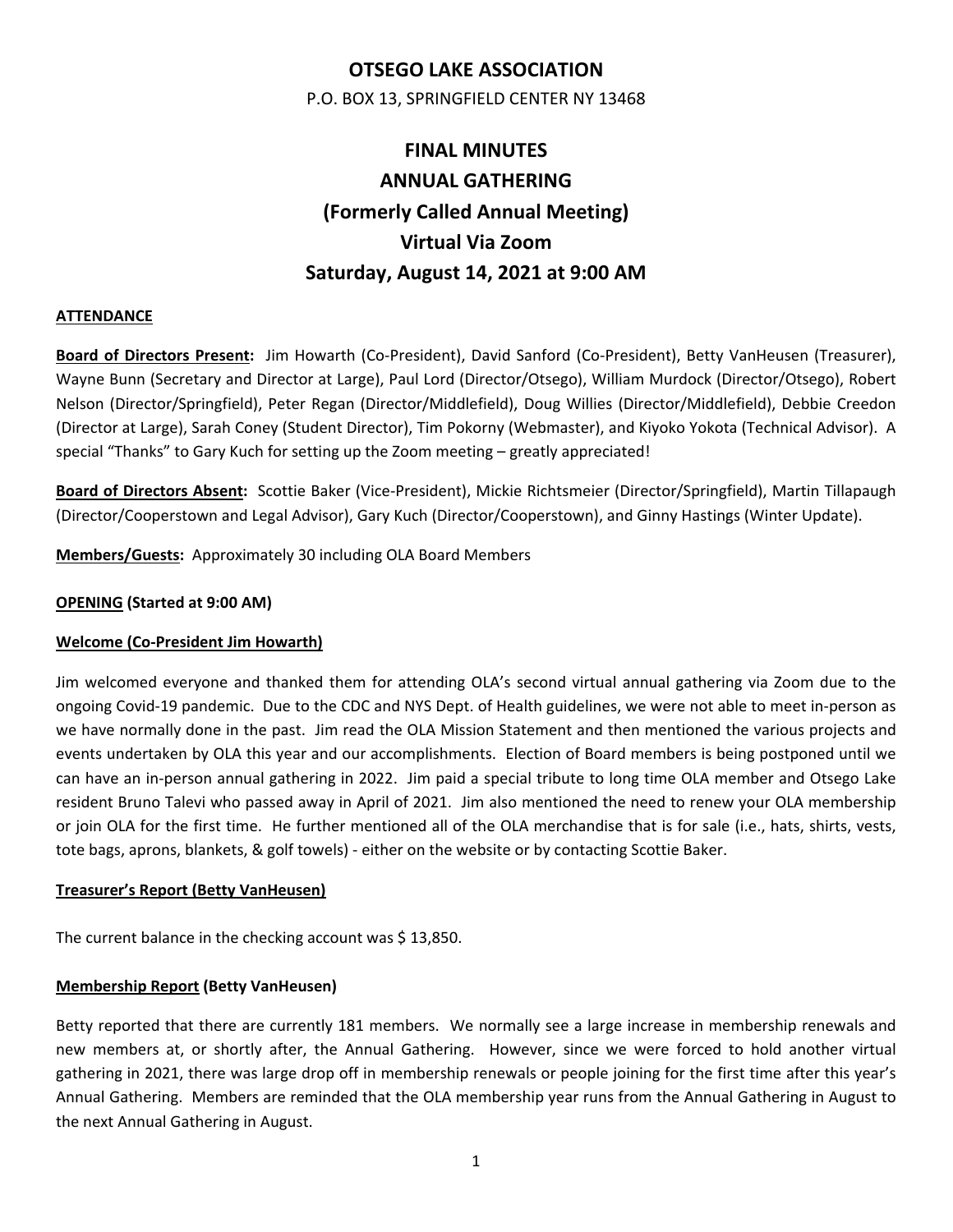#### **PROGRAM** 2

#### **Lake Citizen Award (Peter Regan)**

The Lake Citizen Award was presented K. Wayne Bunn for his decades of leadership and commitment in preserving and protecting Otsego Lake and, most importantly, for his genuine interest and dedication to ensure the health, well-being, water quality, and future of Otsego Lake. Wayne accepted the award via Zoom and thanked the Board of Directors for recognizing his commitment to, and love of, Otsego Lake.

## **Technical Presentations** (SUNY Oneonta Faculty and Students)

Note: For additional information, a complete video of each technical presentation below is available on the OLA website (www.otsegolakeassociation.org).

#### Otsego Lake Science Update

Professor Kiyoko Yokota of SUNY Oneonta and the Biological Field Station discussed various water quality parameters and the chemistry of Otsego Lake. She also updated the members on the function and research importance of the Continuous Lake Monitoring Buoy (CLMB) located off Five Mile Point.

#### Research on Zebra Mussels and Quagga Mussels

SUNY Oneonta student Julie Gifford gave a presentation on her research project involving both the Zebra Mussels and the Quagga Mussels.

#### Zebra Mussels vs Quagga Mussels

SUNY Oneonta student Sierra Stickney gave a presentation on the similarities and differences between the Zebra Mussels and the Quagga Mussels.

#### Catskill Regional Invasive Species Partnership (CRISP)

SUNY Oneonta student Jared Stauss gave a presentation on CRISP which is a collaboration of organizations and agencies that work cooperatively to promote prevention, early detection/rapid response, and control of invasive species to protect natural resources, the economy, and human health. Many of the boat inspection stewards on the lake work through, or are funded by, CRISP.

#### No Wake Zone Buoys (NWZB)

OLA Board member and Dive Master of the SUNY Oneonta BFS Volunteer Dive Team Paul Lord gave a presentation on the No Wake Zone Buoys placed around the lake to remind boaters that all boats must travel no faster than 5 MPH between the NWZB and the shoreline (generally 200 feet) to help prevent shoreline erosion due to the wake of their boat.

#### **Steamships on Otsego Lake**

Cooperstown Graduate Program Professor Cindy Falk gave an illustrated presentation on the various stream ships that were once prominent on Otsego Lake. They carried passengers and freight from one end of the lake to the other end of the lake on a daily basis. The first steam ship, launched in 1865 but destroyed by fire in 1875, was the Natty Bumppo. The new Natty Bumppo was launched in 1877. The steam ship Mohican was launched in 1905 and made its last trip in 1931. Additional steam ships on the lake included the Cyclone, Pathfinder, and Pioneer among others.